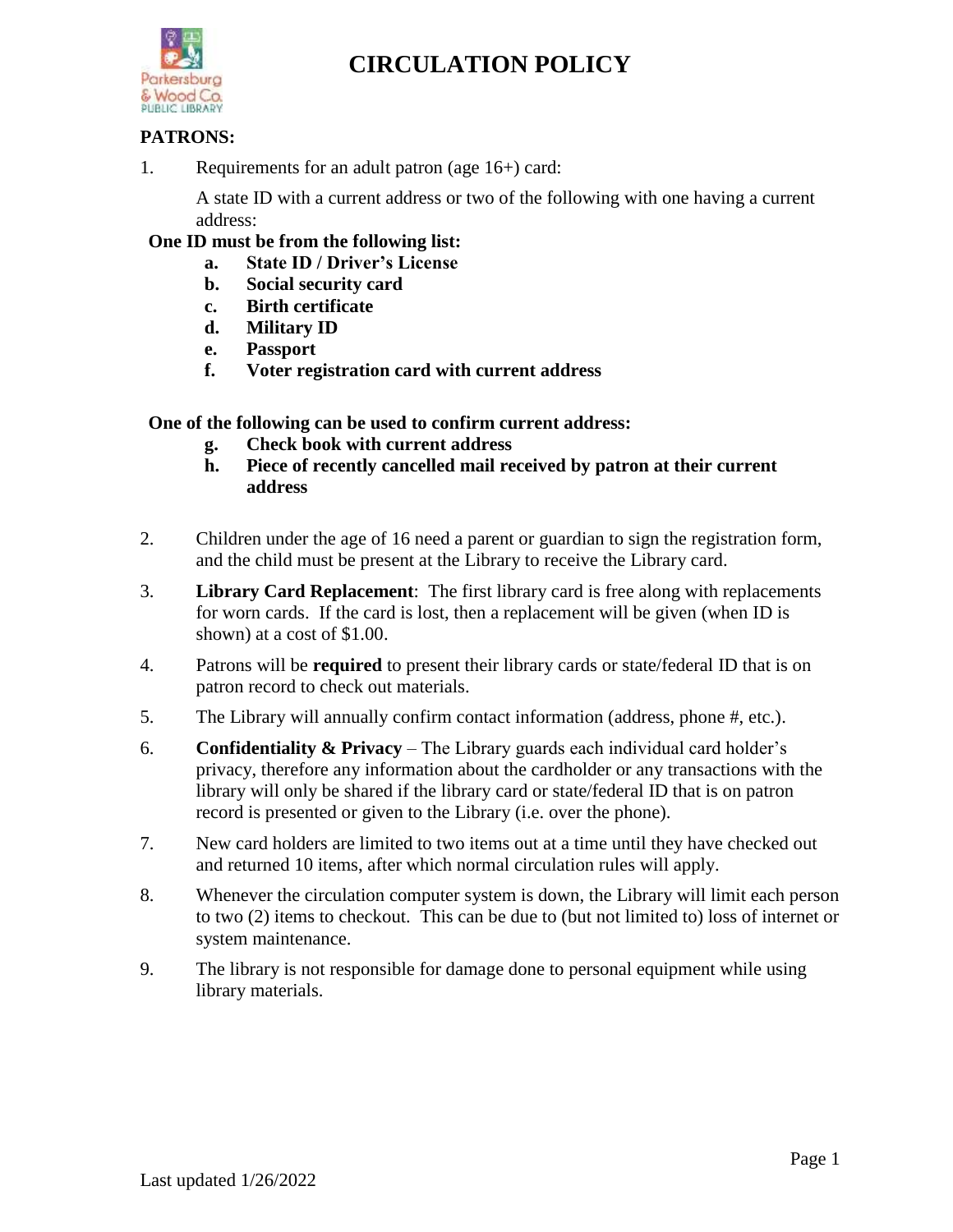

## **CHECKOUT PERIODS:**

| <b>Materials</b>                                                          | Loan<br>period          | <b>Renewal</b><br>period | $#$ of<br><b>Renewals</b> | <b>Days</b><br>before<br>1 <sup>st</sup><br>notice | Days after<br>$1st$ notice -<br>patron<br>blocked | Days after<br>2 <sup>nd</sup> notice<br>for Bill | <b>Maximum#</b><br>of items |
|---------------------------------------------------------------------------|-------------------------|--------------------------|---------------------------|----------------------------------------------------|---------------------------------------------------|--------------------------------------------------|-----------------------------|
| Books, Music, &<br><b>Audio books</b>                                     | 21 days                 | 21 days                  | $\overline{2}$            | 14                                                 | 14                                                | 120                                              | 100                         |
| DVD's                                                                     | 7 days                  | 7 days                   | $\overline{2}$            | 14                                                 | 14                                                | 120                                              | 5 DVD's                     |
| Games                                                                     | 7 days                  | $\mathbf 0$              | <b>None</b>               | 14                                                 | 14                                                | 120                                              | 2 Games                     |
| Playaway Views                                                            | 7 days                  | $\mathbf 0$              | <b>None</b>               | 14                                                 | 14                                                | 120                                              | 1 per house                 |
| Reference, NC,<br>Genealogy and<br>other non-<br>circulating<br>materials | $\mathbf{1}$            | $\mathbf 0$              | <b>None</b>               | $\mathbf{1}$                                       | $\overline{7}$                                    | 28                                               | <b>None</b>                 |
| Equipment                                                                 | $\overline{\mathbf{3}}$ | $\mathbf 0$              | <b>None</b>               | $\mathbf{1}$                                       | $\overline{7}$                                    | 28                                               | $\overline{\phantom{a}}$    |
| ILL.                                                                      | 28 days                 | 14 days                  | 1                         | 14                                                 | 14                                                | 120                                              | $\overline{\phantom{a}}$    |
| Contractor<br>books                                                       | 7 days                  | $\mathbf 0$              | <b>None</b>               | $\mathbf{1}$                                       | $\overline{7}$                                    | 28                                               | $\overline{\phantom{a}}$    |

## **RENEWALS:**

- 1. Library card numbers, state/federal ID that is on patron record, or item barcode numbers must be given to renew items.
- 2. If a patron returns a book to the Parkersburg  $& Wood County Public Library that is$ the property of another library, we will check the material in and send to the lending Library. The Parkersburg & Wood County Public Library reserves the right to charge the patron postage for the returns.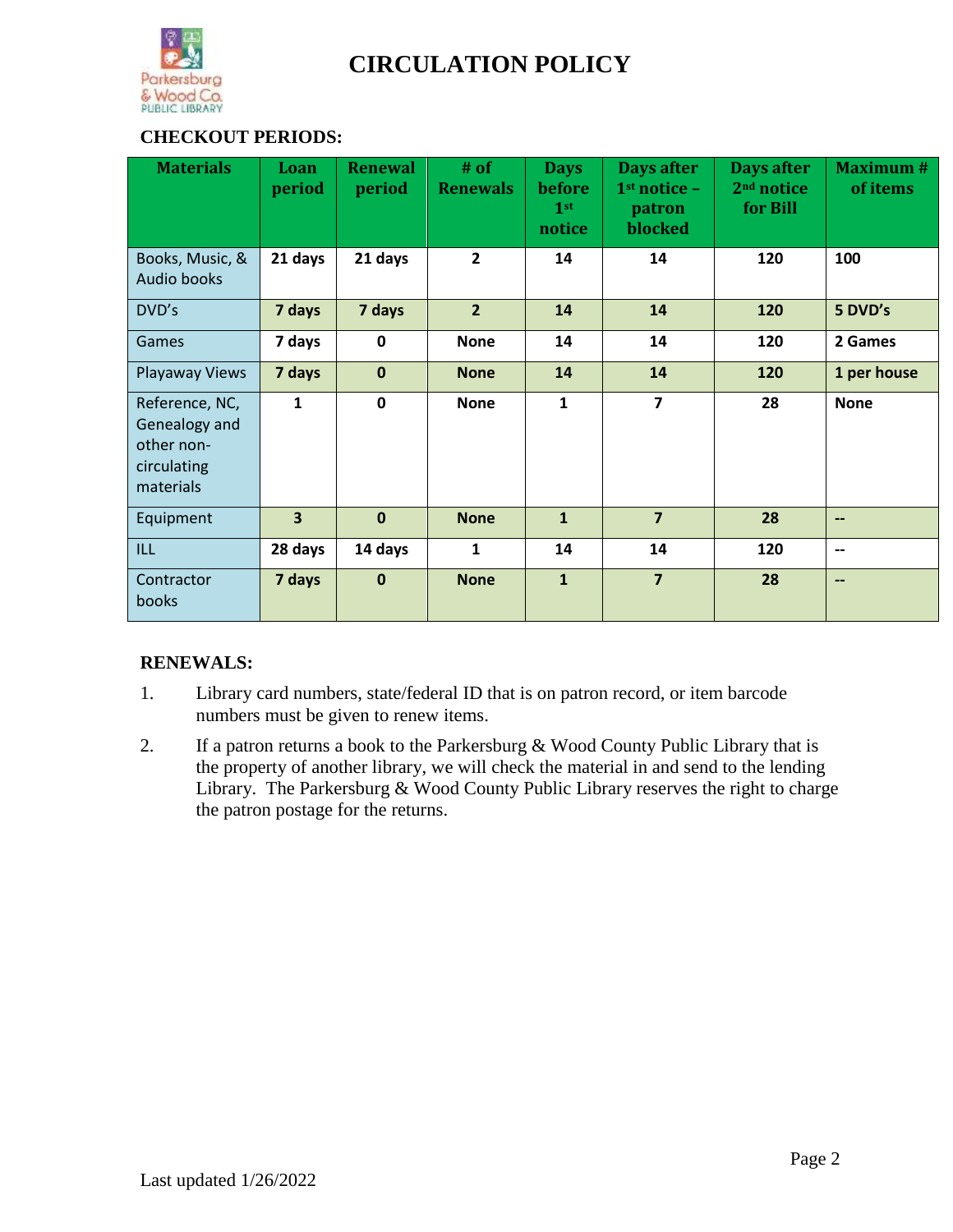

#### **OVERDUES:**

- 1. The Library provides many incentives for patrons to return the Library materials. The Library waives all fines on materials returned to the Library.
- 2. The Library will contact the patron with two notices for overdue materials. The first notice will be issued 14 days after materials were due, and the final bill will be sent 14 days after the first overdue notice.
- 3. While we do offer many incentives, we also ask for each person's help in getting materials returned for the benefit of others in the community. We also remind everyone on overdue bills that in regards to State Law:

"Any person who willfully retains… materials of any kind whatsoever belonging to any public library for thirty days after the mailing date of a written notice demanding the return of said material…is guilty of a misdemeanor, and, upon conviction thereof, shall be fined not more than two hundred dollars" (WV State Code § 10-1-11).

### **FINES & FEES:**

- 1. Lost Items If materials are lost and not returned to the Library, then the patron will be held responsible for the replacement cost of said material.
- 2. If material returned to the Library is damaged beyond use or items are missing (CDs, cassettes, DVD's, etc.), then the patron will be held responsible for paying to replace said material.
- 3. Deposit books Cash only for deposits. The Library will hold the money until the material(s) are returned. If materials are not returned, then the money will be used for the replacement of said materials. A fine may still be charged to the patron.
- 4. Contractor's books Cash only for deposits. The Library will hold the money until the material(s) are returned. If materials are not returned within 28 days of the due date, then the deposit money will be used for the replacement of said materials. No refunds accepted. A fine may still be charged to the patron.
- 5. Lost barcodes from materials will cost \$1.00 to replace.
- 6. Printouts and copies are  $10¢$  per page for Black & White;  $50¢$  per page for color.
- 7. Faxes are \$1.00 per page to send and  $50¢$  per page to receive.
- 8. Genealogy research requests are \$2.00 per request along with photocopy charges, and are limited to 5 requests at a time.

#### **CREDIT/DEBIT CARD PROCESSING**

- 1. All debit/credit card transactions must be conducted in person with card present.
- 2. Cards may be used for any service or fee of one dollar (\$1) or more. It may not be used for cash advance.
- 3. Refunds by check only.